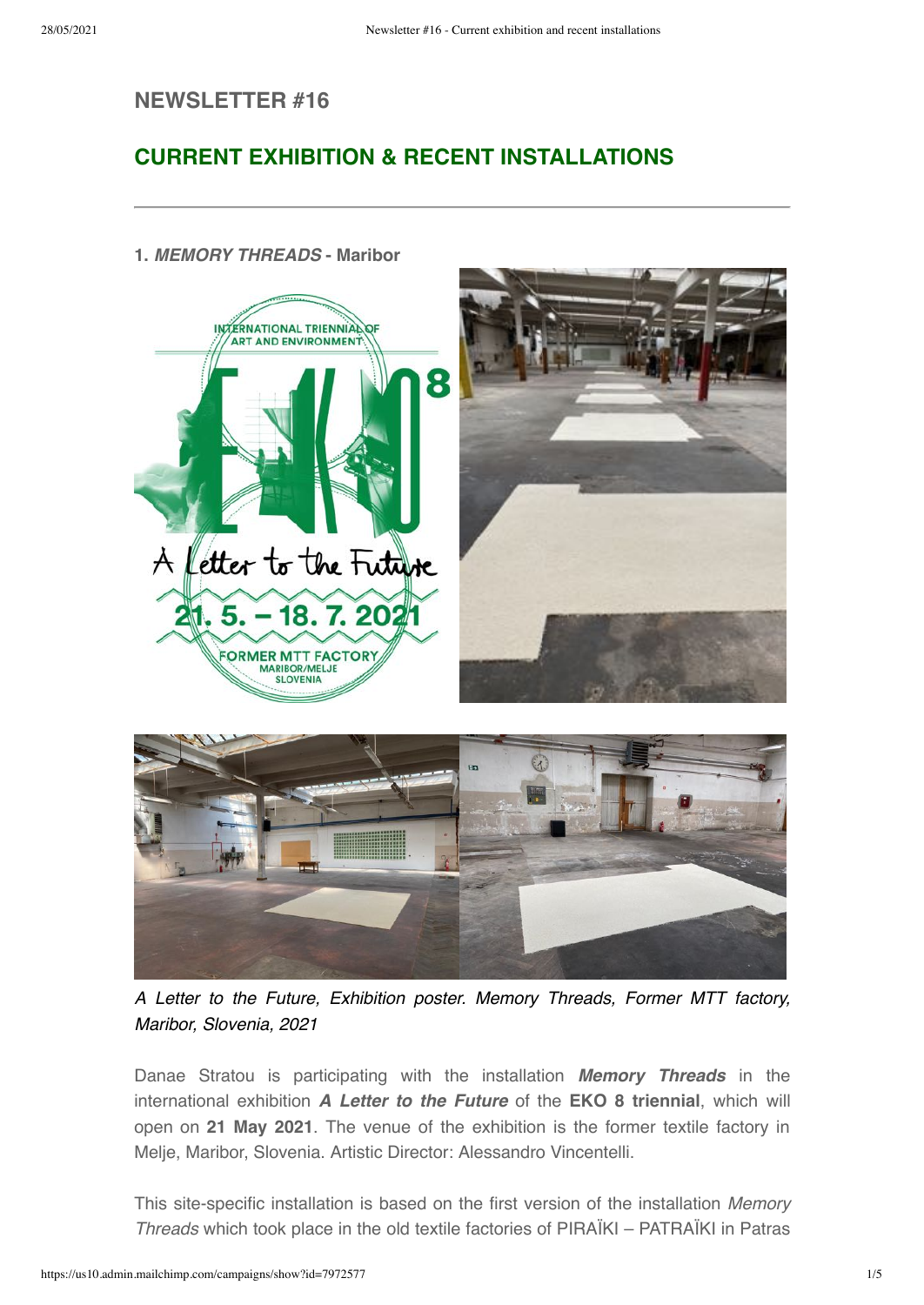in 2020. Memory Threads - Maribor, is a site-specific installation comprising two elements, a soundscape, and a sculptural installation. The first is a sound composition blending natural and industrial sounds. The second takes the form of traces of the (now gone) textile and folding machines, created on the floor using salt, staying faithful to their original size and position as preserved in copies of the mechanical floor plan.

A new soundscape was created for this project using two existing sound compositions from previous works of the artist, combining three different elements of sounds. One coming from nature -specifically the sound of icebergs, recorded by underwater microphones, as they collide, melt and break while moving in the Antarctic ocean (from the project Icesongs, 2010). The other two sound elements are comprised of operating old-type textile machines (from the project Memory Threads, 2020), and of former workers describing the production process of the textile factory. The Icebergs songs coming from deep within the Antarctic Ocean are like voices emanating from an imagined landscape, at once familiar, alien, powerful. The combination of natures' voice with the rhythmic, deafening sound of the working machines, remind us of the industrial revolution that was the beginning of our current climate crisis.

EKO 8 Website: <http://www.ugm.si/en/eko-8/eko-8-intro/>



#### 2. MEMORY THREADS - Patras

Memory Threads, PIRAÏKI – PATRAÏKI, "Patras, the city of factories, Rebetiko and Karagiozis", Patras - Greece, 2020

The video created for Danae Stratou's installation Memory Threads is now online, [and you can watch it here: https://www.danaestratou.com/web/portfolio](https://www.danaestratou.com/web/portfolio-item/memory-threads/)item/memory-threads/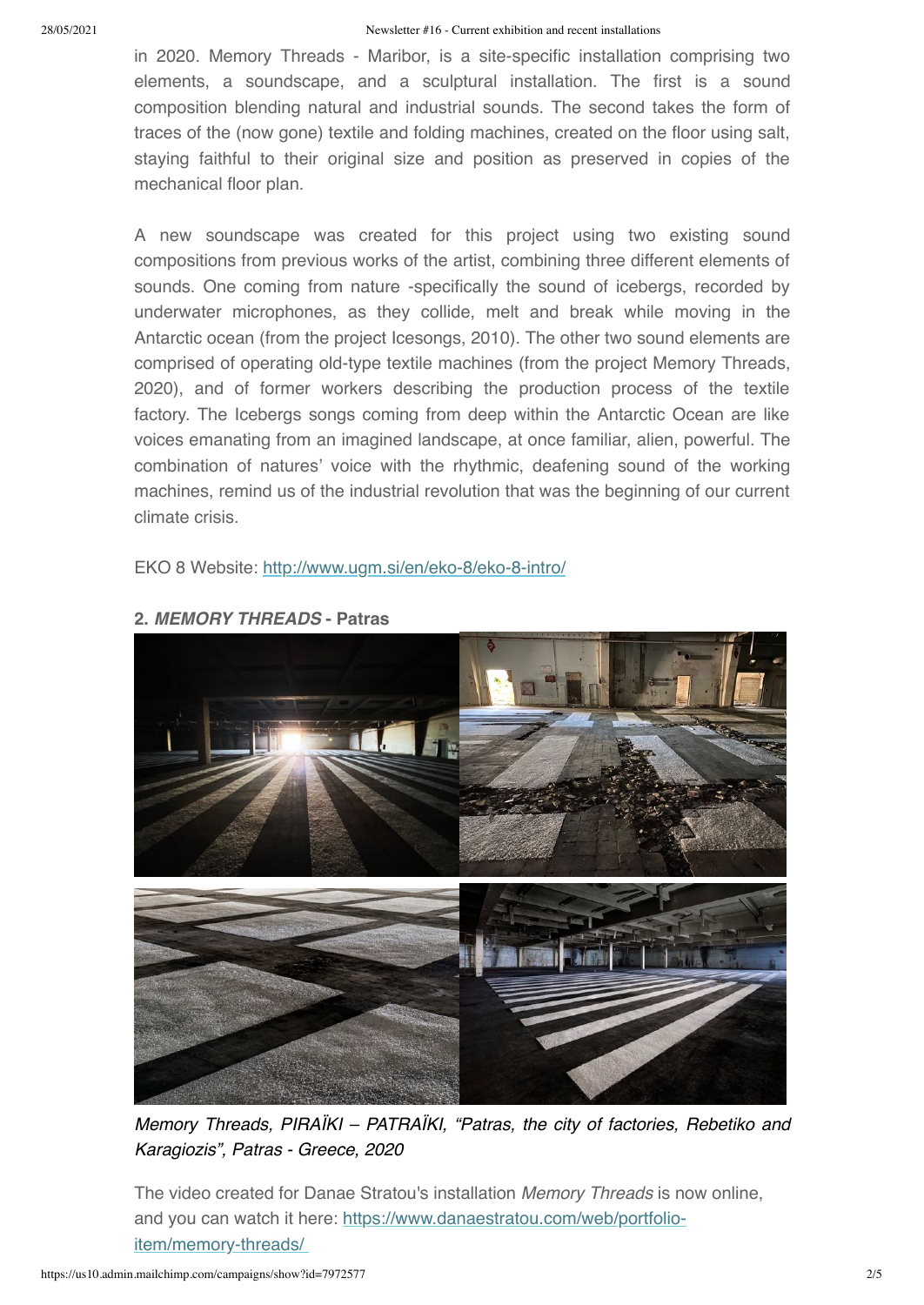A site specific installation by Danae Stratou, realised in one of the old textile factories of PIRAÏKI – PATRAÏKI in Patras, in the context of the wider project: "Patras, the city of factories, Rebetiko and Karagiozis".

This ephemeral installation was realised in an old derelict and hollowed out spinning mill factory within the larger (and long abandoned) textile industrial complex Piraiki– Patraiki. The work comprised two elements: a soundscape and a physical installation. It was then documented so that the final work would take the form of a film.

The soundscape is composed of sounds of the old textile machines, such as spinning mills and looms, in operation. The rhythmic sound of the machines prevails while the faint voices of the factory's former workers emerge in passing as they narrate the whole production process that went on in the now abandoned space decades ago.

Traces of the (now gone) textile machines were made on the floor, staying faithful to their original size and location as preserved in copies of the mechanical floor plan. Then, a layer of sieved unprocessed salt was used to fill in the traces and thus to 'replace' the missing machines, maintaining the original layout; the machines 'returning' as if in the form of salt-made 'ghosts'.

Once the physical installation was completed it was filmed in a manner that gives the viewer the feeling of wandering through the space. The film, enhanced by the soundscape, revives the memory of the humans and the machines driving the production process in that space. The machines' rectangular cross-sections within the linear floor space, aided by the repetitiveness in their operating sound, emit a recurring rhythm – a trace of the past that potentially enlivens the memory and activates the abandoned space. The human narratives that faintly fill the air add the ephemeral, human dimension.

#### 3. CONCENTRIC VIDEOS, NIROX SCULPTURE PARK